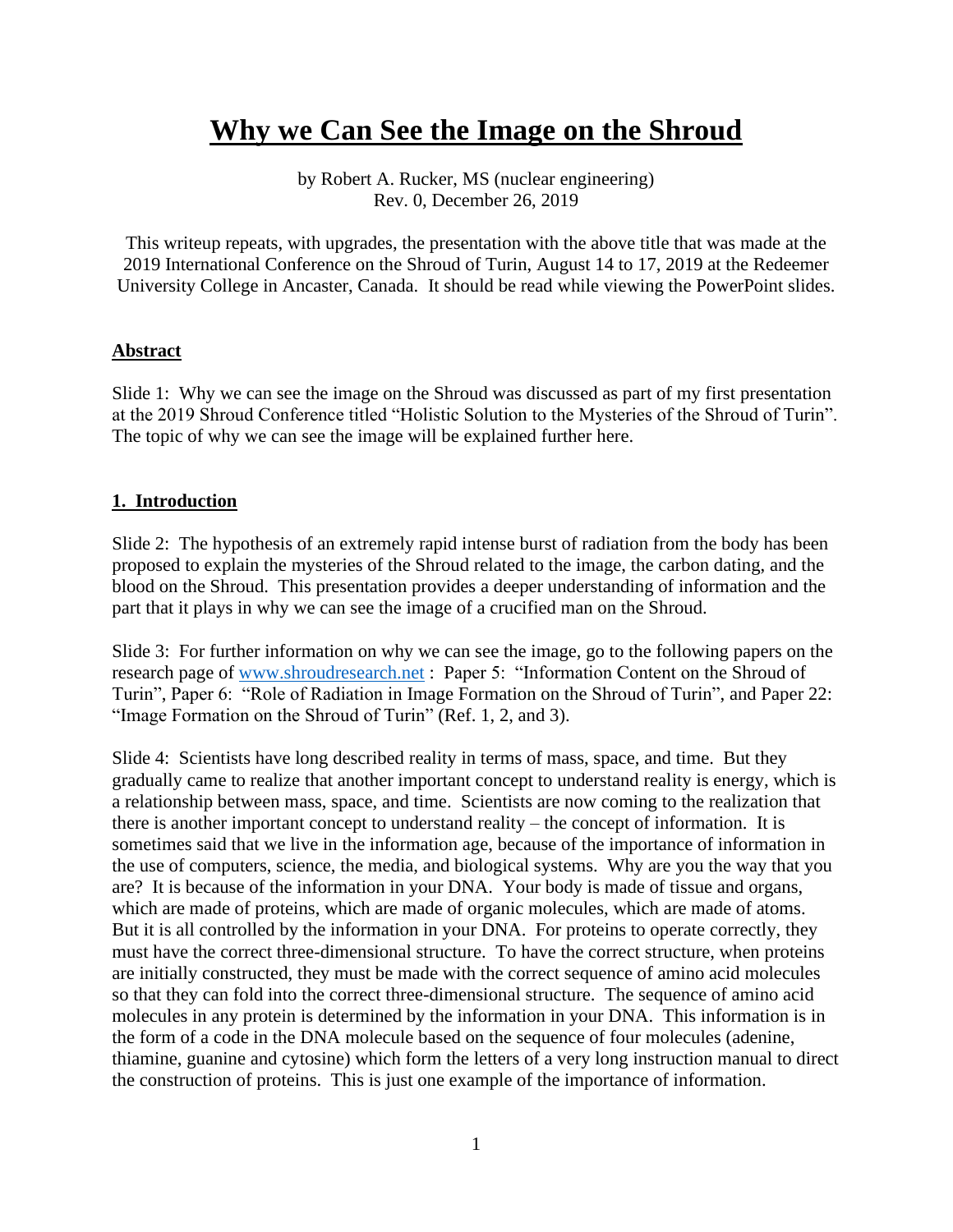Slide 5: Another example is CAD/CAM. CAD is an acronym for computer aided design. CAM is an acronym for computer aided machining. Together they represent a system in which an item is designed and the parts for it are manufactured. Manufacturing of the parts for the item require three things: 1) equipment that makes up the process or mechanism to produce the parts, 2) energy to allow the equipment to function, and 3) information to control the equipment.

Slide 6: What is the information that is required in this process of CAD/CAM? It is the information that defines the parts – their size, shape, dimensions, and materials. This information must be sent to the equipment to make the parts with the right characteristics.

Slide 7. In computer aided design (CAD), engineers use a computer to design the parts that are needed to manufacture the item. In this process, they put into the computer all the information that is required to fully define the characteristics of all the parts that are required.

Slide 8. With a push of a key on the keyboard, this information is sent to the manufacturing process to control the equipment that makes the parts. Without this information, a useful part could not be made. Energy is also needed for the equipment to function. In the example in the slide, the cutting equipment must be provided with electricity to operate.

# **2. Why can we see the Image?**

Slide 9: The quantity and quality of information may be difficult to measure, but it's presence can be easily recognized by an individual. When a person reads a sentence and it conveys a meaningful concept to the person, he knows that the sentence contains information. Consider the sentence "She saw a black cat." This sentence (line #1) contains readily apparent information because it means something to a person reading it. Information is lost from this sentence when (line #2) the letters in each word are randomized, i.e. mixed up. But information is still present because with enough trials, the original meaning can be recovered. Each trial would consist of a random reassortment of the letters in each word until a person can recognize the sentence as meaning something. When the letters are mixed up between the words as well (line #3), more information is lost, and more random trials rearranging the letters would be required to get back to the original sentence. In line #4, additional information is lost when the correct punctuation (spacing between words, first letter capitalized, and a period at the end) is randomized. But this sentence still contains information in that it contains the correct letters, and each letter contains information that defines its appearance. The information that defines a letter's appearance is contained in the X and Y coordinates of each pixel or dot that makes the image of the letter. When this information is removed (line #5), the X and Y coordinates of each pixel/dot that made the letter is randomized. Thus, there is information not only in the sequence of the letters and the punctuation, but also in the location or pattern of the pixels that define the appearance of the letters.

Slide 10. The same can be said for any image that you see in a newspaper, a magazine, a photograph, on television, or on a computer monitor. The image is formed by the location and size of the pixels. The location and size of the pixels were formed by a process that was controlled by the information that defines the image. In this way, the information that defines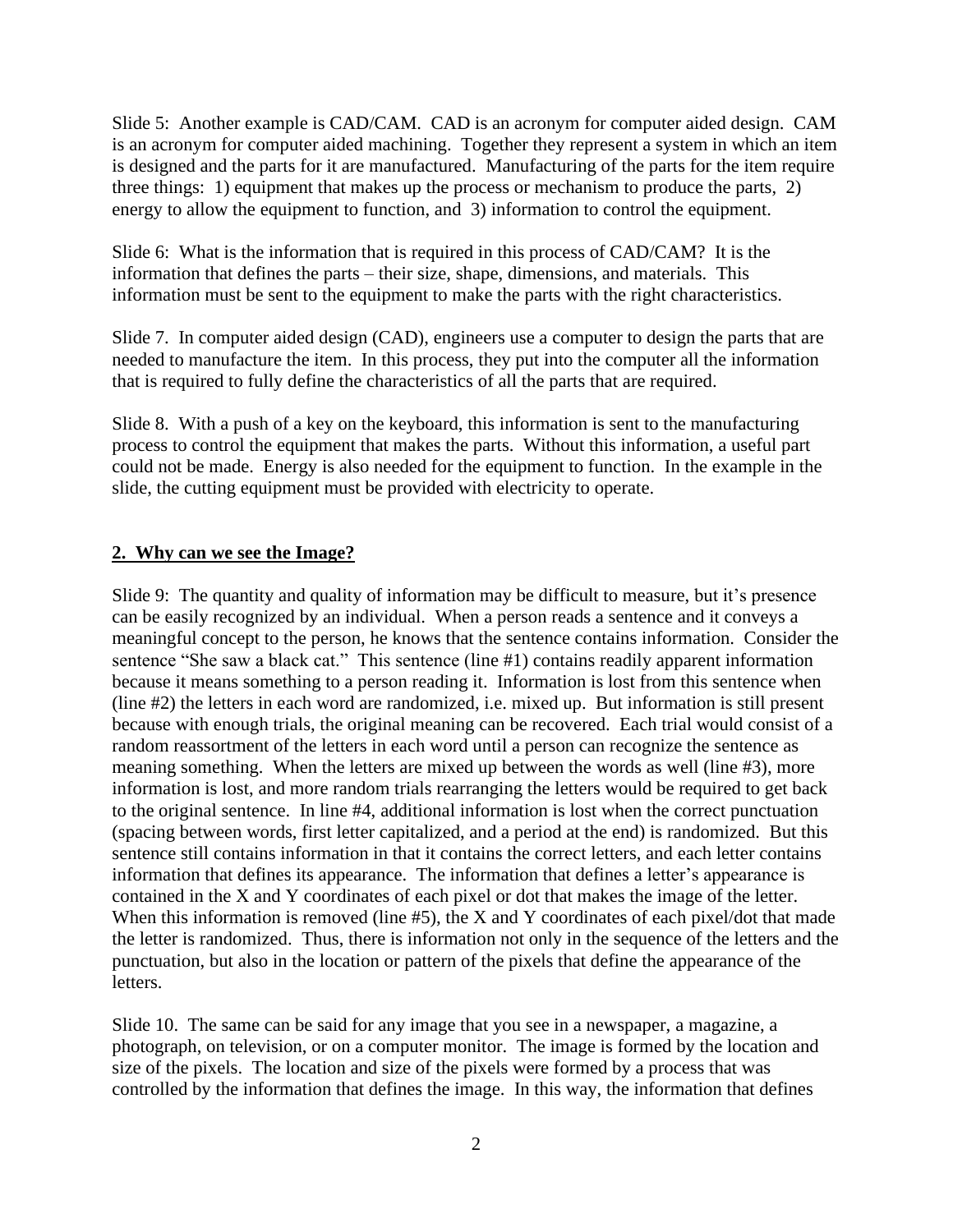the image was encoded into the pattern of the pixels and thus into the image. For example, a person in a photograph can be recognized because the information that defines the person's appearance has been encoded into the location of the pixels/dots on the photograph.

In fact, every image we see is based on information, even the image we see around us when we open our eyes. As an example, how is it that one person can see another person? A simplistic answer might be that when you open your eyes and if there is enough light then you can see the other person, but a more detailed explanation is helpful to understand why we can see the image. The smallest packet of energy that makes up light is called a photon. Photons can carry, transfer, or communicate information in three ways. A photon's energy communicates color, its intensity (number of photons) communicates shade (light vs dark), and the position and angle that it enters the lens of a person's eye communicates the position of the color and shade of the point being seen. Thus, person A can see person B because the color, shade, and position of every point on person B is communicated to the eyes of person A by photons that reflect off person B, some of which enter the eyes of person A.

The same can be said for the Shroud of Turin, except that the pixels are discolored fibers instead of dots. We recognize the image on the Shroud as a crucified man because the information that defines the appearance of a crucified man was used to specify the location and length of the discoloration on the fibers in the image. As a result, this process encoded this information into the image.

Slide 11. There are three requirements to form any image: 1) there must be a process or mechanism to cause shades and/or colors in a medium, 2) there must be energy to drive the process or mechanism, and 3) there must be information to control the process or mechanism so that the shades and/or colors are correctly located to produce the image. The information required to control the process must be that which defines the image. This information must be delivered to the location of the process in order to control it. This can be applied to the Shroud. To form the image on the Shroud, there must have been: 1) a mechanism to discolor the fibers, 2) energy to drive the discoloration mechanism, and 3) information to control the discoloration mechanism. The information required to control the discoloration mechanism must be that which defines the appearance of a crucified man. This information must have been deposited on the cloth for that is where the mechanism was discoloring the fibers. If this information were not deposited on the cloth, then no image could have been formed by the discolored fibers. The fibers could still have been discolored, but only a meaningless blur would have been formed on the cloth.

Slide 12: In this image, the pixels are dots of color. The location of these dots is controlled by the information that is input into the discoloration process. This process effectively encodes the information into the pattern of colored dots that create the image. The information that is required to accomplish this is that which defines her appearance, including colors, shades (light vs dark), and positions of each color and shade. This information is transferred from her body and clothing to the camera by reflected photons. We can see her image in this picture because the information that defines her appearance (colors, shades, positions) has been encoded into the pattern of pixels that form the image. When we look at the picture, reflected photons communicate this information to our eyes. The photons deposit this information on the rods and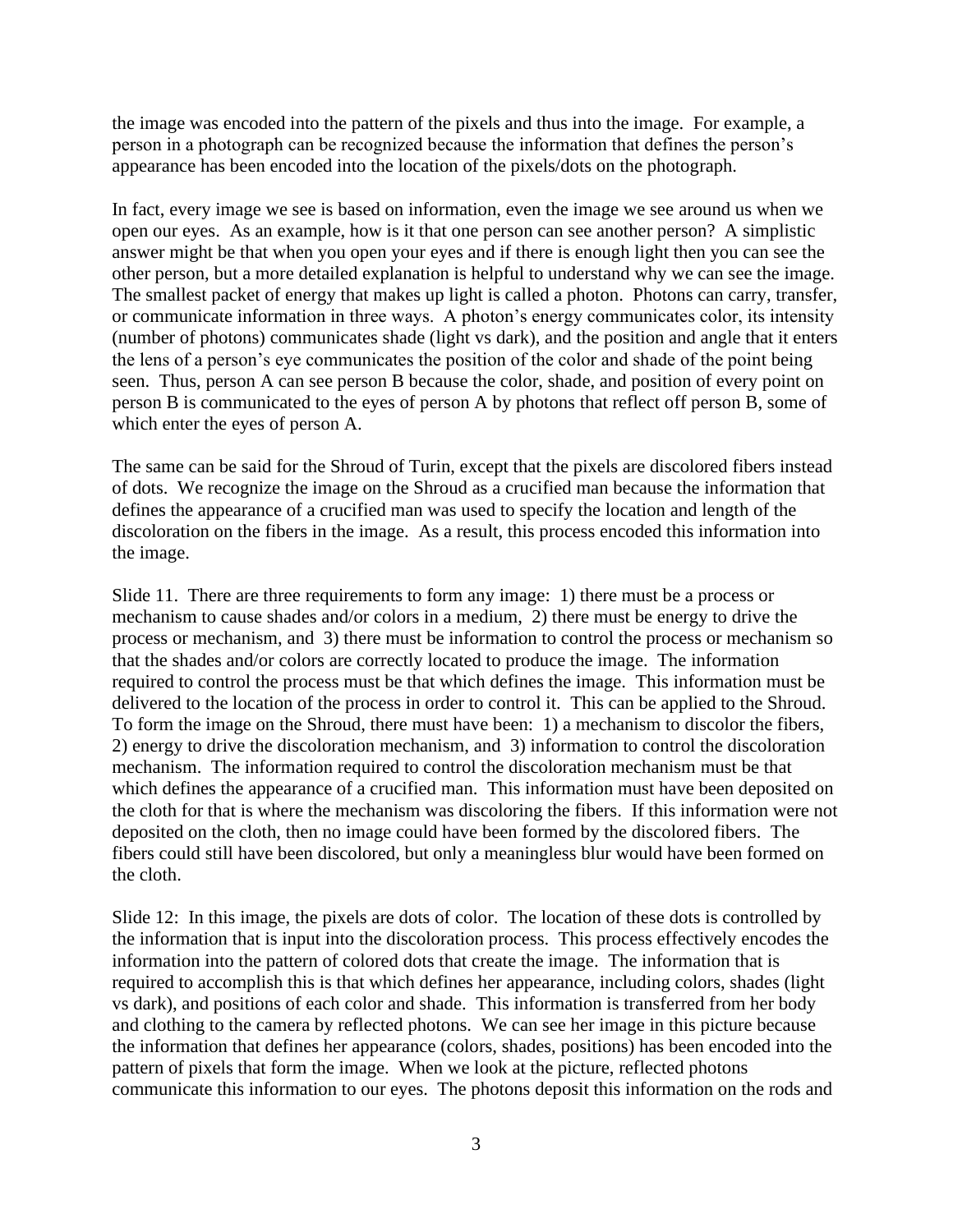cones at the back of our eyes, where this information is translated into electrical signals that travel up our optics nerves to our brains. Our brains have learned to recognize this information in the electrical signals as the person in the picture.

Slide 13: The same applies to the image on the Shroud. We can see the image of the crucified man because the information that defines the appearance of a crucified man controlled the mechanism that discolored the fibers. Because of this process, this information was effectively encoded into the pattern of the discolored fibers in the image. Thus, we can see the image of a crucified man on the Shroud because the information that defines the appearance of the crucified man has been encoded into the pattern of the discolored fibers on the Shroud.

Slide 14. This image shows the 3 to 1 Herringbone weave of the Shroud and shows certain fibers that have been discolored. It is these discolored fibers that make the image of the crucified man. Yet as you get close to the fabric, as in this slide, you cannot see the image. In a painting or a photograph, you can see the details of the image better as you get closer to it but with the Shroud, you must be several feet back from the cloth to see the image. It should be noted that the discolored fibers are only on the surface of the thread.

Slide 15: In a photograph of a person, the information required to form the image is that which defines the appearance of the person, i.e. colors, shades, and positions, so this information could only come from the person. This information would be communicated from the person to the camera by reflected photons, which are a form of radiation. The same can be said for the Shroud. The information must be that which defines the appearance of a man that died by crucifixion exactly as Jesus was crucified. This information had to have come from the body since it was only inherent to the body. It was not located in the limestone or the air in the tomb. And it had to be deposited on the Shroud to control the mechanism that discolored the fibers.

Slide 16: The first seven decades of research on the Shroud included many very qualified individuals. Their research focused primarily on the nature of the blood on the Shroud. They concluded that the blood must have come from the body of a crucified man that was wrapped in the Shroud. The important point is that there was a crucified man that was wrapped in the Shroud.

Slide 17: The amazing discovery of 3D information in the image on the Shroud led to the establishment of the Shroud of Turin Research Project (STURP). In 1978, the Vatican allowed STURP to come to Turin, Italy, to perform none-destructive experiments on the Shroud of Turin in the Cathedral of St. John the Baptist in Turin, Italy, for five days, 24 hours a day. STURP's main goal was to determine how the image was formed. They concluded that there was no evidence of pigment forming the image on the Shroud. They also found no carrier, no brush strokes, no clumping of fibers or threads, no capillarity (soaking up of a liquid), no stiffening of the cloth, and no cracking of the image along fold lines. Because there is no indication of capillarity, the image could not be due to an artist using an acid or any organic or inorganic chemical in liquid form. This evidence indicates that the image is not the product of an artist.

Under UV light, the scorches on the Shroud from the fire in 1532 fluoresced but the body image did not, indicating that the image is not a scorch from a hot object. The full size front and back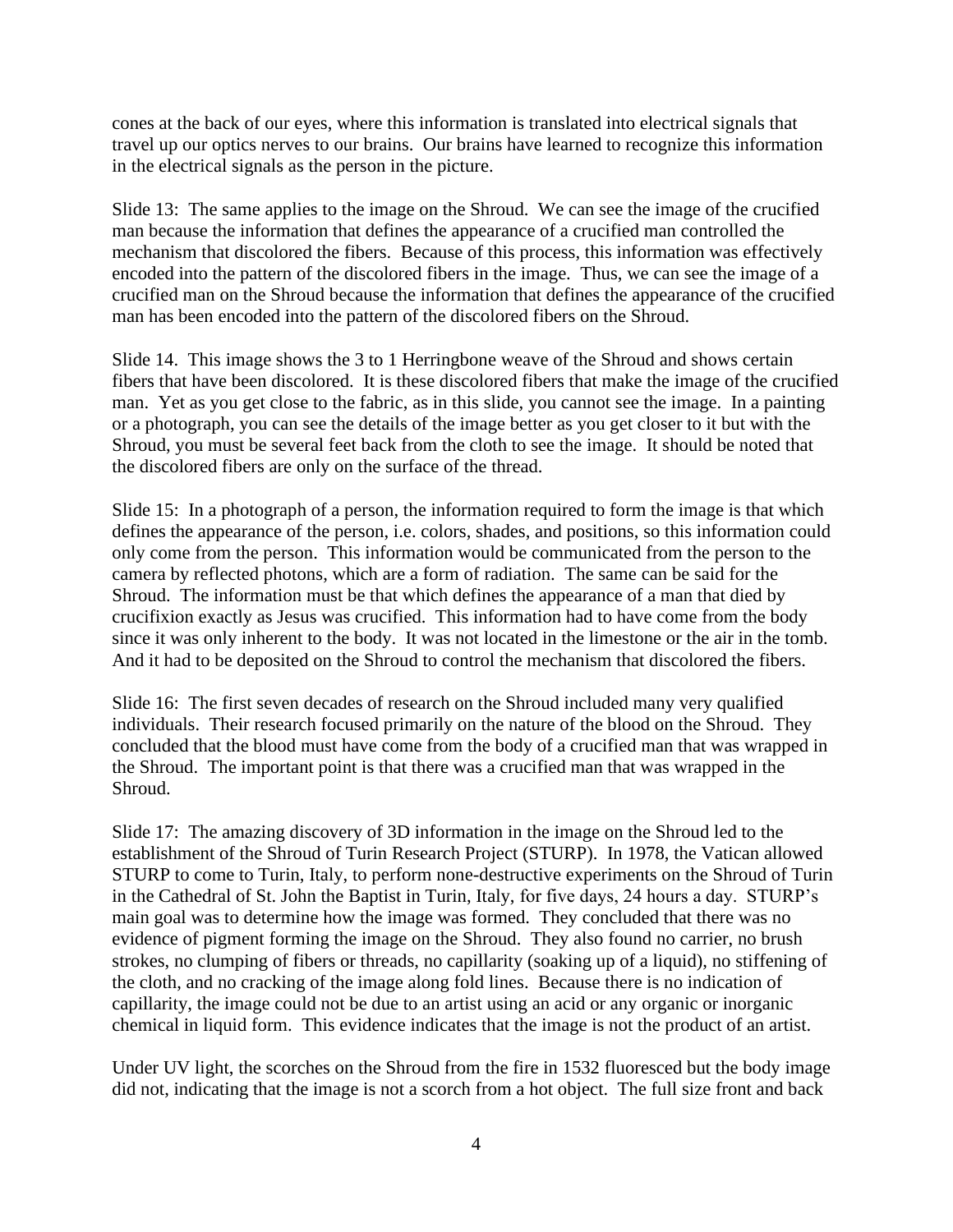images with good resolution, the extreme superficiality of the discoloration, the presence of 3D information in the image, the history of the development of photography, and the lack of residual material on the Shroud from a photographic process indicates the image was not formed by photography. The absence of body decay products on the Shroud indicates that the image was not caused by body decay products perhaps interacting with ointments placed onto the body. This evidence indicates there is no workable option for the image being an intentional forgery or the result of crucifixion. The only remaining option is that the image was formed by a body that was wrapped in the Shroud. This agrees with the evidence that the blood on the Shroud came from a body that was wrapped in the Shroud.

Slide 18: The information that was required to control the discoloration mechanism had to be deposited on the cloth when this mechanism was operating. This information had to define the appearance of a man that had been crucified exactly as Jesus was crucified. This information was only inherent to the body that was wrapped in the Shroud. It did not exist in the limestone walls, ceiling, and floor of the tomb, or in the air in the tomb. Thus, this information had to be carried, transported, or communicated from the body to the cloth, where it had to be deposited. There are six ways that information can be transported from one location to another. This includes:

- 1. Radiation, including charged particles such as protons or electrons, and what is called electromagnetic radiation such as infrared, visible, and ultraviolet light.
- 2. Waves in a medium such as sound waves in air or water waves in the ocean.
- 3. Direct contact such as fingers on a keyboard.
- 4. Flow of charged particles through physical connections such as the flow of electrons through wires or the system of nerve cells in the body.
- 5. Diffusion of molecules such as the smell of a skunk or the taste of an orange.
- 6. Waves in a field such as an electrostatic or gravitational field.

The cloth was not in contact with the body at every point of the image, such as next to the tip of the nose, so that direct contact can be ruled out. It is safe to assume that there were not wires connecting every point of the body with every point on the image, so electron flow through wires can be ruled out. The image on the Shroud has good resolution, so the information had to be delivered to the cloth as focused information. Diffusion of molecules and waves in a medium or field would not deliver focused information to the cloth, so they can be ruled out. The only remaining option is radiation. Radiation, both charged particles and photons of electromagnetic radiation, is ideally suited to transport the information required to define an image. The energy of the radiation can communicate the colors in the image, the intensity (number of particles) of the radiation can communicate the shades (light vs dark), and the direction of the radiation can communicate the location of each color and shade. (Ref. 1 and 2)

Slide 19: When the radiation hit the cloth, it was absorbed by the cloth, thus depositing the information onto the cloth that was required to control the discoloration mechanism. This process effectively encoded the information into the pattern of discolored fibers on the cloth. Since the image is that of a crucified man, the information that was encoded into the pattern of discolored fibers was that which defines the appearance of a crucified man.